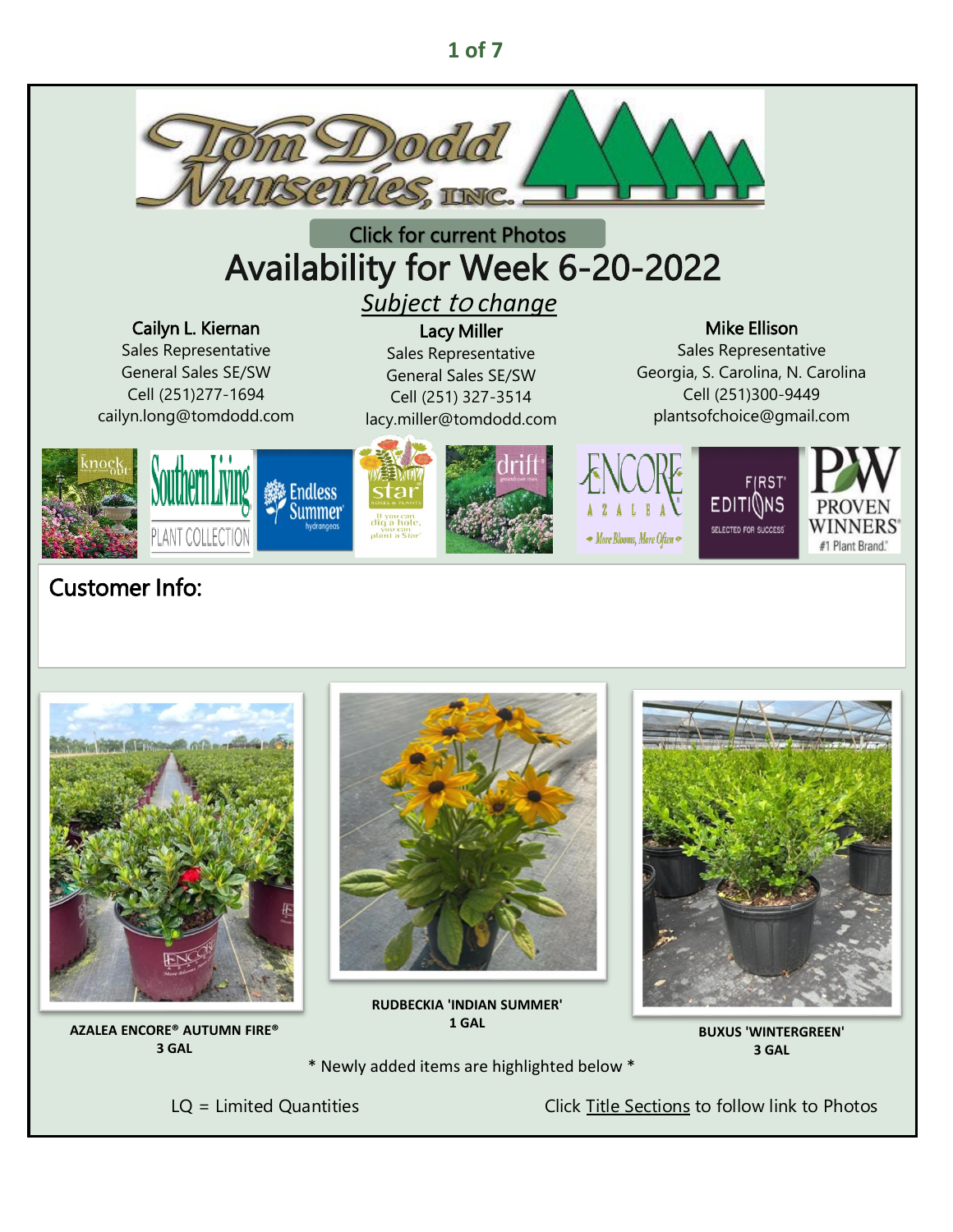| <b>Quantity</b> | <b>Product#</b>   | <b>SALE ITEMS</b>                                    | Size          | <b>Description</b>                      | <b>Price</b> |
|-----------------|-------------------|------------------------------------------------------|---------------|-----------------------------------------|--------------|
|                 | 30181             | <b>ILEX 'CHINA GIRL'</b>                             | 1 GAL         | 17"x 8" / LAST CHANCE                   |              |
|                 | 01543             | <b>ABELIA 'ROSE CREEK'</b>                           | 3 GAL         | 14"X18" / FLUSHED                       |              |
|                 | 11411             | <b>CRYPTOMERIA 'RADICANS'</b>                        | 1 GAL         | 15"X9" / LQ                             |              |
|                 | 51721             | <b>HAWTHORN 'SNOW WHITE'</b>                         | 1 GAL         | 8"X12"                                  |              |
|                 | 31001             | <b>ILEX 'COMPACTA'</b>                               | 1 GAL         | 9"X10" / NICE!                          |              |
|                 | 31003             | ILEX 'COMPACTA'                                      | 3 GAL         | 15"X18"                                 |              |
|                 | 31301             | <b>ILEX 'FOSTERI'</b>                                | 1 GAL         | 20-31"X12"                              |              |
|                 | 31251             | <b>ILEX 'HELLERI'</b>                                | 1 GAL         | 4-5"x7-8" / LIGHT ROOTS                 |              |
|                 | 31291             | ILEX 'NELLIE R. STEVENS'                             | 1 GAL         | 8-9"x12"                                |              |
|                 | 31293             | <b>ILEX 'NELLIE R. STEVENS'</b>                      | 3 GAL         | 16-21"X17"                              |              |
|                 | 31181             | <b>ILEX 'SOFT TOUCH'</b>                             | 1 GAL         | 6-7"X8-9"                               |              |
|                 | 36103             | <b>JUNIPERUS 'PARSONI'</b>                           | 3 GAL         | 8-10"X14-16"                            |              |
|                 | Quantity Product# | <b>ORNAMENTALS</b>                                   | <b>Size</b>   | <b>Description</b>                      | <b>Price</b> |
|                 | 01563             | <b>ABELIA 'CANYON CREEK'</b>                         | 3 GAL         | 8-9"X15-16" / FLUSHED                   |              |
|                 | 01533             | ABELIA 'KALEIDOSCOPE' -SL                            | 3 GAL         | 8-9"X15-16" / FLUSHED                   |              |
|                 | 01543             | ABELIA 'ROSE CREEK'                                  | 3 GAL         | 14"X18"                                 |              |
|                 | 55247             | <b>ARBORVITAE 'GREEN GIANT'</b>                      | 7 GAL         | 44-18"X18-20"                           |              |
|                 | 552415            | <b>ARBORVITAE 'GREEN GIANT'</b>                      | 15 GAL        | 4'X32"                                  |              |
|                 | 02851             | <b>AUCUBA 'GOLD DUST'</b>                            | 1 GAL         | 5-11"X 7-8"                             |              |
|                 | 02853             | AUCUBA 'GOLD DUST'                                   | 3 GAL         | 13"X16"                                 |              |
|                 | 02601             | AUCUBA 'GREEN'                                       | 1 GAL         | 9-10"X 5-8"                             |              |
|                 | 02701             | <b>AUCUBA 'PICTURATA'</b>                            | 1 GAL         | 8-12" X 9-10"                           |              |
|                 | 02703             | <b>AUCUBA 'PICTURATA'</b>                            | 3 GAL         | 16-20"X15"                              |              |
|                 | 05513             | BUDDLEIA BUTTERFLY TOWERS™ MAGENTA -SL               | 3 GAL         | 11-16"X14" / BLOOMING                   |              |
|                 | 05553             | <b>BUDDLEIA LO &amp; BEHOLD® 'BLUE CHIP JR.' -PW</b> | 3 GAL         | 7"X13" / BLOOMING                       |              |
|                 | 05533             | BUDDLEIA LO & BEHOLD® 'PURPLE HAZE' -PW              | 3 GAL         | FULL / BUDS & BLOOMS / NICE!            |              |
|                 | 05203             | <b>BUDDLEIA 'MISS MOLLY' -PW</b>                     | 3 GAL         | FULL / BLOOMING / NICE!                 |              |
|                 | 05523             | <b>BUDDLEIA PUGSTER® AMETHYST -PW</b>                | 3 GAL         | FULL / BUDS & BLOOMS / NICE!            |              |
|                 | 05563             | <b>BUDDLEIA PUGSTER BLUE® -PW</b>                    | 3 GAL         | FULL / BUDDING / NICE!                  |              |
|                 | 05593             | <b>BUDDLEIA PUGSTER PINKER®-PW</b>                   | 3 GAL         | FULL / BUDS & BLOOMS / NICE!            |              |
|                 | 05603             | <b>BUDDLIEA PUGSTER WHITE® -PW</b>                   | 3 GAL         | <b>FULL / BUDS &amp; BLOOMS / NICE!</b> |              |
|                 | 06191             | <b>BUXUS 'GREEN VELVET'</b>                          | 1 GAL         | 7-10" X 7-10"                           |              |
|                 | 06173             | <b>BUXUS 'WINTERGREEN'</b>                           | 3 GAL         | $15 - 16"$ x $16 - 18"$                 |              |
|                 | 07153             | <b>CALLICARPA BEAUTYBERRY PEARL GLAM® -PW</b>        | 3 GAL         | 16-18" HT / FLUSHING & BUDS             |              |
|                 | 16263             | <b>CHAMAECYPARIS 'FERNSPRAY'</b>                     | 3 GAL         | 13-16"X14"                              |              |
|                 | 55003             | CLEYERA JAPONICA                                     | 3 GAL         | 16-18"x17"                              |              |
|                 | 55007             | <b>CLEYERA JAPONICA</b>                              | 7 GAL         | 27-28"x28"                              |              |
|                 | 11411             | <b>CRYPTOMERIA 'RADICANS'</b>                        | 1 GAL         | 15"X9" / LQ                             |              |
|                 | 114115            | <b>CRYPTOMERIA 'RADICANS'</b>                        | 15 GAL        | 5'-5.5'X18" / LQ                        |              |
|                 | 11507             | <b>CRYPTOMERIA 'YOSHINO'</b>                         | 7 GAL         | 45-48"X18-20"                           |              |
|                 | 115015            | <b>CRYPTOMERIA 'YOSHINO'</b>                         | 15 GAL        | 4.5-5.5' HT                             |              |
|                 | 115030            | <b>CRYPTOMERIA 'YOSHINO'</b>                         | <b>30 GAL</b> | 6.5-7.5' HT / LQ                        |              |
|                 | 12403             | <b>CYPRESS 'ITALIAN'</b>                             | 3 GAL         | 28" HT                                  |              |
|                 | 13663             | <b>DISTYLIUM SWING LOW® -FE</b>                      | 3 GAL         | 6-8" X 16-18" / LQ                      |              |
|                 | 13613             | DISTYLIUM VINTAGE JADE - FE                          | 3 GAL         | 6-10"X16-18"                            |              |
|                 | 13617             | DISTYLIUM 'VINTAGE JADE' -FE                         | 7 GAL         | 11-13"X27"                              |              |
|                 | 14171             | <b>ELAEAGNUS X EBBENGEI</b>                          | 1 GAL         | 10"X11-13"                              |              |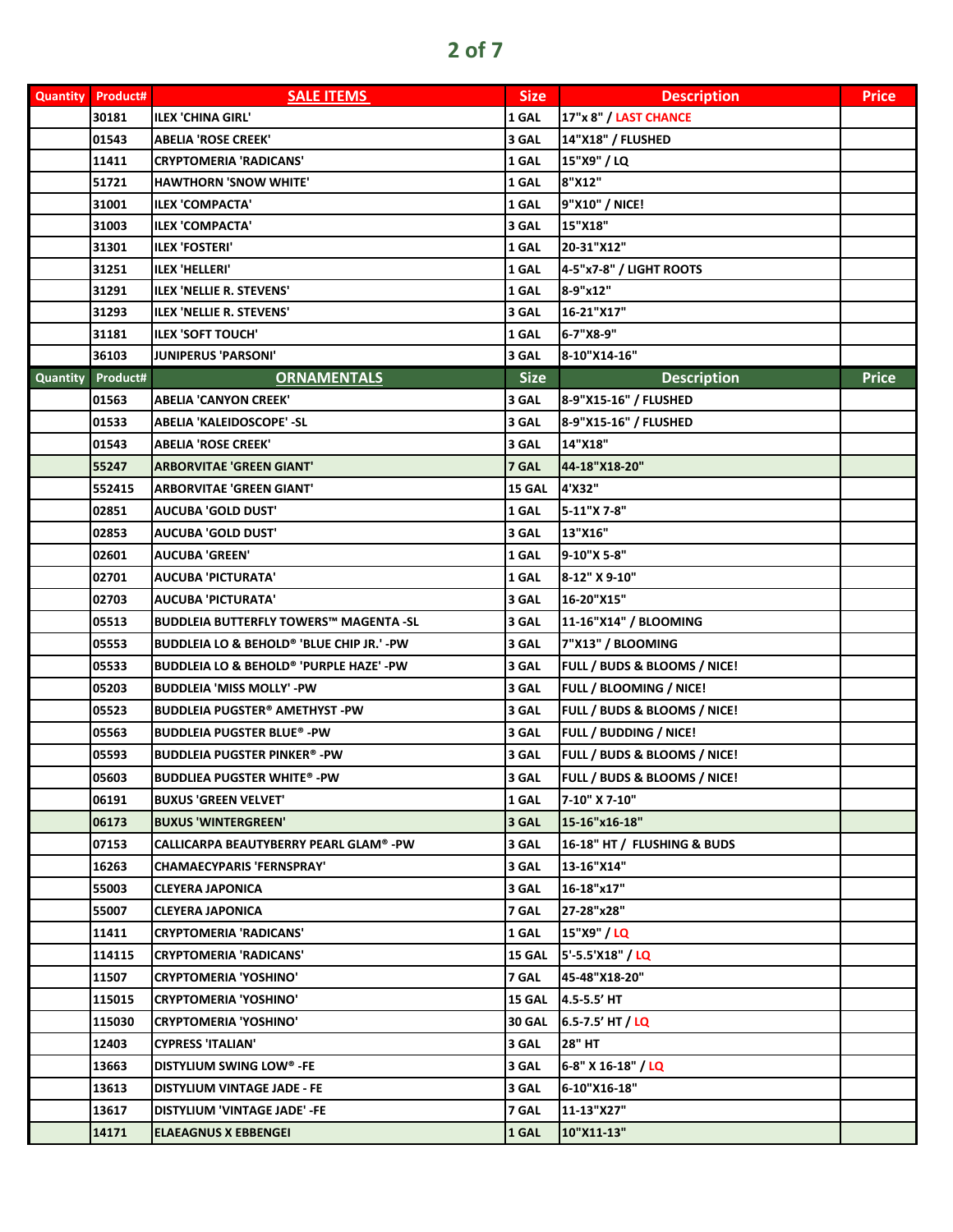| Quantity Product# | <b>ORNAMENTALS</b>                               | <b>Size</b>   | <b>Description</b>              | <b>Price</b> |
|-------------------|--------------------------------------------------|---------------|---------------------------------|--------------|
| 21711             | <b>EQUISETUM 'HORSE TAIL'</b>                    | 1 GAL         | <b>FULL CAN</b>                 |              |
| 02053             | <b>FATSIA JAPONICA</b>                           | 3 GAL         | 22-26"X18-20" / LQ              |              |
| 02063             | <b>FATSIA 'SPIDER'S WEB'</b>                     | 3 GAL         | 16"X16"                         |              |
| 20973             | GARDENIA 'AUGUST BEAUTY'                         | 3 GAL         | 18"x16"                         |              |
| 20993             | <b>GARDENIA 'FROSTPROOF'</b>                     | 3 GAL         | 12-13"x15-18" / LQ              |              |
| 51721             | <b>HAWTHORN 'SNOW WHITE'</b>                     | 1 GAL         | 7-8"X12"                        |              |
| 51723             | HAWTHORN 'SNOW WHITE'                            | 3 GAL         | 9-10"X15-20"                    |              |
| 24833             | HIBISCUS PURPLE PILLAR® -PW                      | 3 GAL         | 26"X13" / BUDS & SOME BLOOMS    |              |
| 24843             | HIBISCUS WHITE PILLAR® -PW                       | 3 GAL         | 26"X13" / BUDS & SOME BLOOMS    |              |
| 26351F            | <b>HYDRANGEA ENDLESS SUMMER® BLOOMSTRUCK®</b>    | 1 FULL        | <b>FULL / BLOOMING</b>          |              |
| 26353             | HYDRANGEA ENDLESS SUMMER® BLOOMSTRUCK®           | 3 GAL         | <b>FULL / BLOOMING</b>          |              |
| 26321F            | HYDRANGEA ENDLESS SUMMER® 'BLUSHING BRIDE'       | 1 FULL        | <b>FULL / BLOOMING</b>          |              |
| 26323             | HYDRANGEA ENDLESS SUMMER® 'BLUSHING BRIDE'       | 3 GAL         | <b>FULL / BLOOMING</b>          |              |
| 26301F            | HYDRANGEA ENDLESS SUMMER® SUMMER CRUSH®          | 1 FULL        | <b>FULL / BLOOMING</b>          |              |
| 26303             | HYDRANGEA ENDLESS SUMMER® SUMMER CRUSH®          | 3 GAL         | <b>FULL / BLOOMING</b>          |              |
| 26307             | <b>HYDRANGEA ENDLESS SUMMER® SUMMER CRUSH®</b>   | 7 GAL         | <b>FULL / BLOOMING</b>          |              |
| 26291F            | HYDRANGEA ENDLESS SUMMER® 'THE ORIGINAL'         | 1 FULL        | <b>FULL / BLOOMING</b>          |              |
| 26293             | HYDRANGEA ENDLESS SUMMER® 'THE ORIGINAL'         | 3 GAL         | FULL / BLOOMING / LQ            |              |
| 25173             | <b>HYDRANGEA BOBO®-PW</b>                        | 3 GAL         | 11-13"X14-16" BUDS/ BLOOMS      |              |
| 25273             | <b>HYDRANGEA INVINCIBELLE MINI MAUVETTE® -PW</b> | 3 GAL         | 11-15"X11" / BUDS AND BLOOMS    |              |
| 25293             | HYDRANGEA INVINCIBELLE WEE WHITE® -PW            | 3 GAL         | 10-13"X14" / BLOMMING           |              |
| 26363             | <b>HYDRANGEA LIMELIGHT PRIME® -PW</b>            | 3 GAL         | 20-22"X17-22" BUDS/ BLOOMS      |              |
| 26423             | HYDRANGEA 'LIMELIGHT' -PW                        | 3 GAL         | 26"X18" BUDS/BLOOMS             |              |
| 26427             | <b>HYDRANGEA 'LIMELIGHT' -PW</b>                 | 7 GAL         | 24"X30"BUDS/BLOOMS NICE!        |              |
| 26383             | <b>HYDRANGEA LITTLE LIME® -PW</b>                | 3 GAL         | 15-18"X22" BUDS /BLOOMS         |              |
| 26387             | <b>HYDRANGEA LITTLE LIME® -PW</b>                | 7 GAL         | 23-26"X30-33" / BUDS BLOOMS     |              |
| 26393             | HYDRANGEA LITTLE LIME PUNCH™ -PW                 | 3 GAL         | 10"X16" YOUNG / FLUSHING        |              |
| 26433             | HYDRANGEA LITTLE QUICK FIRE® -PW                 | 3 GAL         | 13"X17" FLUSHING                |              |
| 25183             | <b>HYDRANGEA STRAWBERRY SUNDAE®-FE</b>           | 3 GAL         | 18"X16" / ROOTED                |              |
| 31843             | ILLICIUM PARVIFLORUM 'ANISE'                     | 3 GAL         | 20-30"X15"                      |              |
| 31933             | <b>ILLICIUM 'FLORIDA SUNSHINE'</b>               | 3 GAL         | 13-15" X 13-15" / LQ            |              |
| 34401             | <b>JUNIPERUS 'BLUE PACIFIC'</b>                  | 1 GAL         | <b>FULL CAN</b>                 |              |
| 34403             | <b>JUNIPERUS 'BLUE PACIFIC'</b>                  | 3 GAL         | <b>FULL CAN</b>                 |              |
| 33733             | <b>JUNIPERUS 'BLUE POINT'</b>                    | 3 GAL         | 20-23" HT                       |              |
| 34651             | <b>JUNIPERUS 'BLUE RUG'</b>                      | 1 GAL         | 12-14" SPREAD                   |              |
| 34653             | <b>JUNIPERUS 'BLUE RUG'</b>                      | 3 GAL         | <b>18" SPREAD / LIGHT ROOTS</b> |              |
| 33983             | <b>JUNIPERUS 'GREEN SARGENT'</b>                 | 3 GAL         | 7"X16" / LIGHT ROOTS            |              |
| 36303             | <b>JUNIPERUS 'GREY OWL'</b>                      | 3 GAL         | <b>18-20" SPREAD</b>            |              |
| 36103             | <b>JUNIPERUS 'PARSONI'</b>                       | 3 GAL         | 8-10"X14-16"                    |              |
| 39533             | LIGUSTRUM 'SUNSHINE' -SL                         | 3 GAL         | 12-21"X20"                      |              |
| 39537             | LIGUSTRUM 'SUNSHINE' -SL                         | 7 GAL         | 21-22"X 31" TRIMMED / FLUSHING  |              |
| 39471             | LIGUSTRUM 'RECURVIFOLIUM'                        | 1 GAL         | 16-18" X 7-8"                   |              |
| 394715            | LIGUSTRUM 'RECURVIFOLIUM'                        | 15 GAL        | 3'-4'X35"                       |              |
| 39477             | LIGUSTRUM 'RECURVIFOLIUM'                        | 7 GAL         | 28"-30"X20"-24"                 |              |
| 394730            | LIGUSTRUM 'RECURVIFOLIUM'                        | <b>30 GAL</b> | 4.5'-5'X33"                     |              |
| 39813             | LOROPETALUM 'CAROLINA MIDNIGHT'                  | 3 GAL         | 9"X15"                          |              |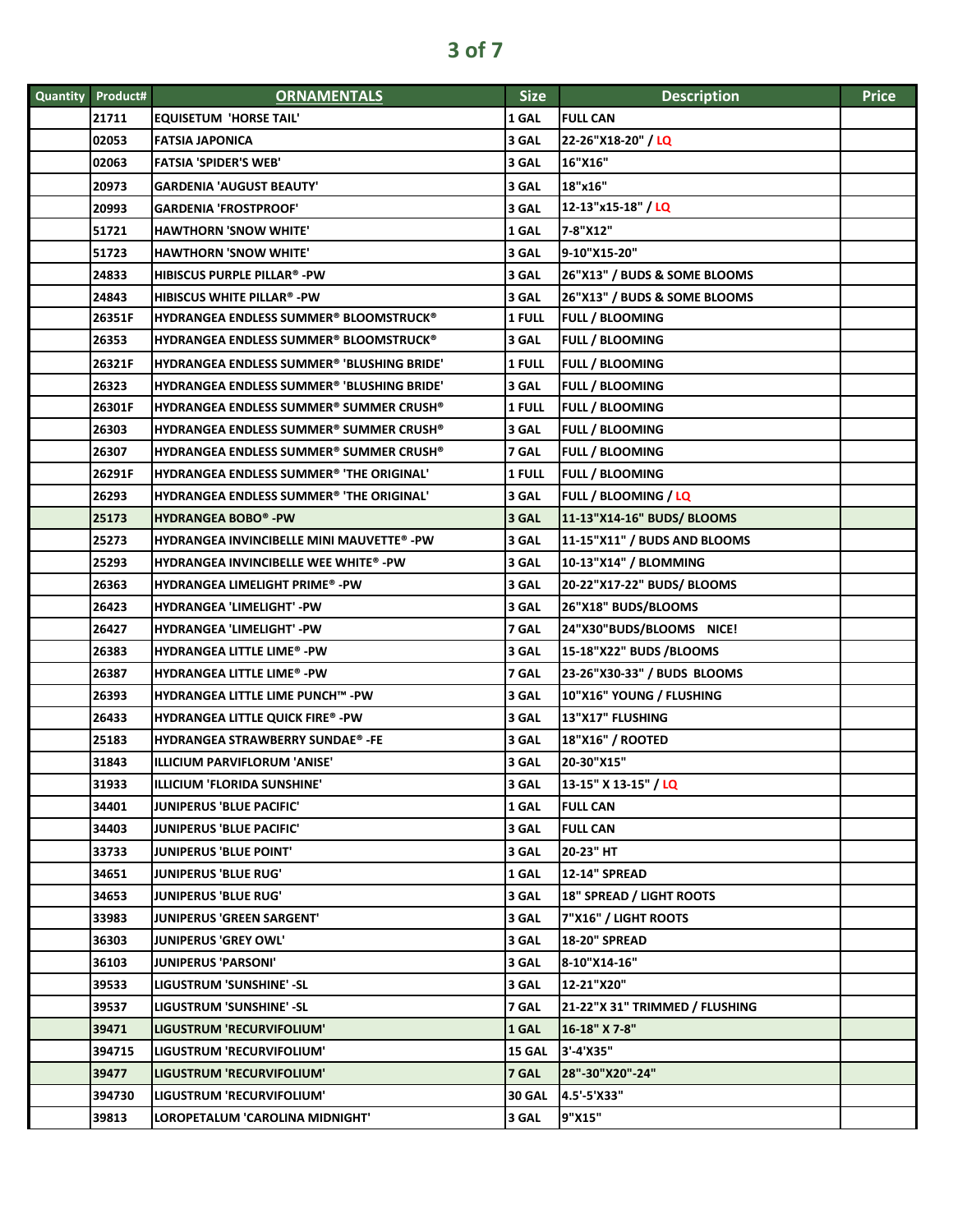|          | Quantity Product# | <b>ORNAMENTALS</b>                     | <b>Size</b>   | <b>Description</b>              | <b>Price</b> |
|----------|-------------------|----------------------------------------|---------------|---------------------------------|--------------|
|          | 39893             | LOROPETALUM 'CERISE CHARM' -STAR       | 3 GAL         | 14"-16"X16"-18" / LQ            |              |
|          | 41973             | LOROPETALUM CRIMSON FIRE™ -FE          | 3 GAL         | 5-7"X15-17"                     |              |
|          | 39853             | LOROPETALUM 'RED CHOCOLATE'            | 3 GAL         | 7-8"x15-16"                     |              |
|          | 39783             | LOROPETALUM JAZZ HANDS MINI® -PW       | 3 GAL         | 8-10"X14-16" / LQ               |              |
|          | 39773             | LOROPETALUM JAZZ HANDS BOLD® -PW       | 3 GAL         | 11"X16"                         |              |
|          | 39803             | LOROPETALUM JAZZ HANDS VARIEGATED® -PW | 3 GAL         | 8-9"X14" / FLUSHING             |              |
|          | 43283             | OLEANDER AUSTIN PRETTY LIMITS® -PW     | 3 GAL         | 20-29"X15" BUDDED / SOME BLOOMS |              |
|          | 44053T            | <b>OSMANTHUS 'SWEET OLIVE'</b>         | 3 TRAD        | 25"X12-16"                      |              |
|          | 440530            | <b>OSMANTHUS 'SWEET OLIVE'</b>         | <b>30 GAL</b> | 4'-4.5' HT / FLUSHING           |              |
|          | 47913             | PITTOSPORUM MOJO® -SL                  | 3 GAL         | 8-9"X14"                        |              |
|          | 47883             | PITTOSPORUM 'WHEELER'S DWARF'          | 3 GAL         | 8-9"X14-16"                     |              |
|          | 08103             | PLUM YEW 'SCOTT WALLACE'               | 3 GAL         | <b>FULL / FRESH</b>             |              |
|          | 08003             | PLUM YEW 'SPREADING'                   | 3 GAL         | FULL / FRESH                    |              |
|          | 48417             | <b>PODOCARPUS 'MAKI'</b>               | 7 GAL         | 43-48"X20-22" / LQ              |              |
|          | 74661             | <b>ROSEMARY 'TUSCAN BLUE'</b>          | 1 GAL         | 12" HT                          |              |
|          | 74663             | <b>ROSEMARY 'TUSCAN BLUE'</b>          | 3 GAL         | <b>FLUSHING</b>                 |              |
|          | 53813             | SPIREA DOUBLE PLAY DOOZIE® -PW         | 3 GAL         | <b>FULL CAN / FLUSHING</b>      |              |
|          | 56853             | VIBURNUM 'CHINESE SNOWBALL'            | 3 GAL         | 21"X14"                         |              |
|          | 57453             | VITEX BLUE DIDDLEY® -PW                | 3 GAL         | 12"X14" / BLOOMING              |              |
|          | 42887             | WAX MYRTLE 'MYRICA'                    | 7 GAL         | 48"X36"                         |              |
|          | 428815            | <b>WAX MYRTLE 'MYRICA'</b>             | <b>15 GAL</b> | 52"X42"                         |              |
| Quantity | Product#          | <b>HOLLIES</b>                         | <b>Size</b>   | <b>Description</b>              | <b>Price</b> |
|          |                   |                                        |               |                                 |              |
|          | 31001             | <b>ILEX 'COMPACTA'</b>                 | 1 GAL         | 9"X10" / NICE!                  |              |
|          | 31003             | <b>ILEX 'COMPACTA'</b>                 | 3 GAL         | 15"X18"                         |              |
|          | 306515            | <b>ILEX 'DWARF BURFORD'</b>            | 15 GAL        | 28"X33-36"                      |              |
|          | 31301             | <b>ILEX 'FOSTERI'</b>                  | 1 GAL         | 20-31"X12"                      |              |
|          | 31303             | <b>ILEX 'FOSTERI'</b>                  | 3 GAL         | 16-17" HT / FLUSHING            |              |
|          | 31251             | <b>ILEX 'HELLERI'</b>                  | 1 GAL         | 4-5"x7-8" / LIGHT ROOTS         |              |
|          | 31273             | <b>ILEX 'MISS PATRICIA'</b>            | 3 GAL         | 24"HT / FLUSHING                |              |
|          | 312715            | ILEX 'MISS PATRICIA'                   | 15 GAL        | 35-40" HT / FLUSHING            |              |
|          | 30673             | ILEX 'NEEDLEPOINT'                     | 3 GAL         | 17-20"x14-15" 80% Light Roots   |              |
|          | 306715            | <b>ILEX 'NEEDLEPOINT'</b>              | 15 GAL        | 30-33"X20-36"                   |              |
|          | 31291             | <b>ILEX 'NELLIE R. STEVENS'</b>        | 1 GAL         | 8-9"x12"                        |              |
|          | 31293             | <b>ILEX 'NELLIE R. STEVENS'</b>        | 3 GAL         | 16-21"X17"                      |              |
|          | 312915            | ILEX 'NELLIE R. STEVENS'               | 15 GAL        | 36-38"X28-30"                   |              |
|          | 30223             | <b>ILEX OAKLAND®-SL</b>                | 3 GAL         | 20-23"X14-15"                   |              |
|          | 302215            | <b>ILEX OAKLAND®-SL</b>                | 15 GAL        | 40-43"X29"                      |              |
|          | 302230            | <b>ILEX OAKLAND<sup>®</sup> -SL</b>    | <b>30 GAL</b> | $6'$ / FULL                     |              |
|          | 29973             | <b>ILEX ROBIN™ -SL</b>                 | 3 GAL         | 17-18"x16"                      |              |
|          | 315515            | ILEX 'STEEDS' (PYRAMID)                | 15 GAL        | 35"HT                           |              |
|          | 31203             | <b>ILEX 'SKY PENCIL'</b>               | 3 GAL         | 26-29"X5-6"                     |              |
|          | 31207             | <b>ILEX 'SKY PENCIL'</b>               | 7 GAL         | 41"HT                           |              |
|          | 31723             | <b>ILEX 'STOKE'S DWARF YAUPON'</b>     | 3 GAL         | 9-11"X11-13" / LQ               |              |
|          | 31181             | <b>ILEX 'SOFT TOUCH'</b>               | 1 GAL         | 6-7"X8-9"                       |              |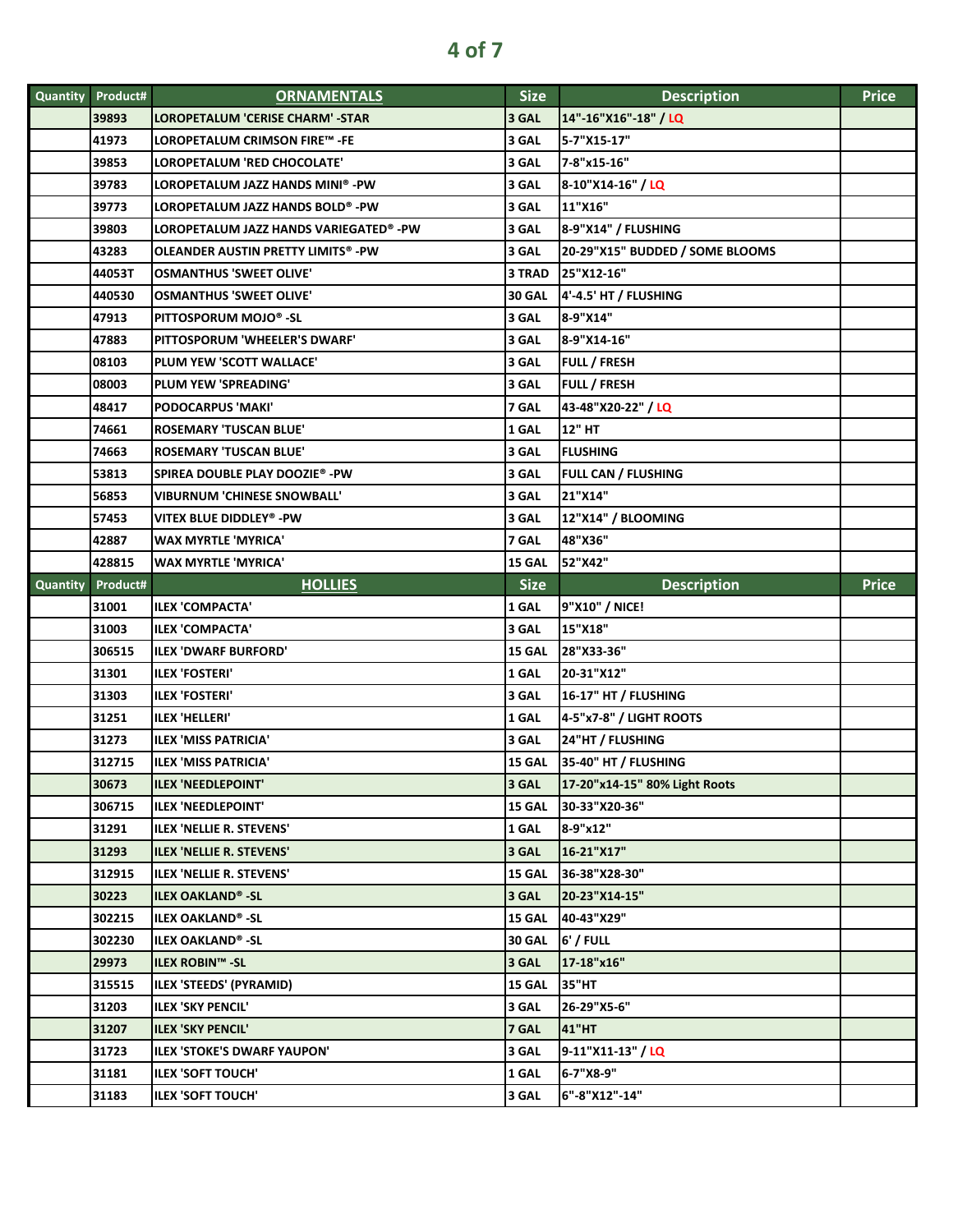|                 | <b>Quantity Product#</b> | <b>CAMELLIAS</b>                                    | <b>Size</b> | <b>Description</b>               | <b>Price</b> |
|-----------------|--------------------------|-----------------------------------------------------|-------------|----------------------------------|--------------|
|                 | 79053                    | <b>CAMELLIA SASANQUA 'ASHLEY EDEN'</b>              | 3 GAL       | 16-17"X14-18"                    |              |
|                 | 79317                    | CAMELLIA SASANQUA 'KANJIRO'                         | 7 GAL       | 26"X19"                          |              |
|                 | 79553                    | CAMELLIA SASANQUA 'MINE-NO-YUKI'                    | 3 GAL       | 24-26"X12-14"                    |              |
|                 | 79653                    | CAMELLIA SASANQUA OCTOBER MAGIC® WHITE SHI-SHI™ -SL | 3 GAL       | 11-12" X 12-13" LQ (<30)         |              |
|                 | 79957                    | CAMELLIA SASANQUA 'YULETIDE'                        | 7 GAL       | 26'-29"X20"                      |              |
| Quantity        | Product#                 | <b>AZALEAS</b>                                      | <b>Size</b> | <b>Description</b>               | <b>Price</b> |
|                 | 80633                    | AZALEA ENCORE® A. ANGEL®                            | 3 GAL       | 13"X14"                          |              |
|                 | 80303                    | AZALEA ENCORE® A. BONFIRE®                          | 3 GAL       | 11-12"X11-12"/ LIGHT ROOTS       |              |
|                 | 80463                    | AZALEA ENCORE® A. BRAVO®                            | 3 GAL       | 13-14"X19-20" FULL               |              |
|                 | 80493                    | <b>AZALEA ENCORE® A. CORAL®</b>                     | 3 GAL       | <b>14"X18" FULL</b>              |              |
|                 | 80513                    | AZALEA ENCORE® A. EMBERS®                           | 3 GAL       | 9-10"X19-20" / 50%ROOTED         |              |
|                 | 80503                    | AZALEA ENCORE® A. EMPRESS™                          | 3 GAL       | 16-18"X15-17"                    |              |
|                 | 80543                    | <b>AZALEA ENCORE® A. FIRE®</b>                      | 3 GAL       | 10-11"X15-16"/70% ROOTED/FULL    |              |
|                 | 80333                    | AZALEA ENCORE® A. LILAC®                            | 3 GAL       | 9-10"X17-18" SHORT/FULL          |              |
|                 | 80443                    | AZALEA ENCORE® A. LILY®                             | 3 GAL       | 12-13"X15"                       |              |
|                 | 80653                    | AZALEA ENCORE® A. MOONLIGHT®                        | 3 GAL       | 20-21"X20-21"NICE/FULL 50%ROOTED |              |
|                 | 80553                    | AZALEA ENCORE® A. ROYALTY®                          | 3 GAL       | 12-13"X19-20" FULL               |              |
|                 | 80413                    | AZALEA ENCORE® A. SANGRIA®                          | 3 GAL       | 18-19"X26-27" /FULL              |              |
|                 | 80693                    | <b>AZALEA ENCORE® A. SUNBURST®</b>                  | 3 GAL       | 11-12"X15-16"                    |              |
|                 | 80563                    | AZALEA ENCORE® A. TWIST®                            | 3 GAL       | 16" X15"                         |              |
|                 | 81153                    | AZALEA 'DELAWARE VALLEY WHITE'                      | 3 GAL       | 19-20"X15-16"                    |              |
|                 | 81173                    | <b>AZALEA 'FASHION'</b>                             | 3 GAL       | 21-22"X17-18"                    |              |
|                 | 81683                    | AZALEA 'JOHANNA'                                    | 3 GAL       | 10-11"X12-13"                    |              |
|                 | 83403                    | AZALEA 'MRS.G.G. GERBING'                           | 3 GAL       | 15-16"X20-25"                    |              |
|                 | 82153                    | <b>AZALEA 'PINK RUFFLES'</b>                        | 3 GAL       | 12-13"X16-17"                    |              |
|                 | 81463                    | AZALEA 'PLEASANT WHITE'                             | 3 GAL       | 13-14"x14-15"                    |              |
|                 | 81443                    | AZALEA 'RENEE MICHELLE'                             | 3 GAL       | 14-15"X18-19" LQ                 |              |
|                 | 82293                    | AZALEA 'ROBERTA'                                    | 3 GAL       | 12-13"X17-18"                    |              |
|                 | 82443                    | <b>AZALEA 'SUNGLOW'</b>                             | 3 GAL       | 13-15"X20-21"                    |              |
| <b>Quantity</b> | Product#                 | <b>ROSES</b>                                        | <b>Size</b> | <b>Description</b>               | <b>Price</b> |
|                 | 62503                    | <b>ROSA LEMON DRIFT®</b>                            | 3 GAL       | 12"X21" FULL CAN/ BLOOMING       |              |
|                 | 62413                    | <b>ROSA PEACH DRIFT®</b>                            | 3 GAL       | 12"X21" FULL CAN/ BLOOMING       |              |
|                 | 62423                    | ROSA PINK DRIFT®                                    | 3 GAL       | 4-5"X22"FULL CAN / BLOOMING      |              |
|                 | 62473                    | <b>ROSA APRICOT DRIFT®</b>                          | 3 GAL       | 6"X14-16" FULL CAN / BLOOMING    |              |
|                 | 71083                    | <b>ROSA CORAL KNOCK OUT®</b>                        | 3 GAL       | <b>FULL / BLOOMS / LQ</b>        |              |
|                 | 71373                    | <b>ROSA RED DOUBLE KNOCK OUT®</b>                   | 3 GAL       | 8-12"x16" BLOOMS                 |              |
| <b>Quantity</b> | Product#                 | <b>PERENNIALS &amp; FERNS</b>                       | <b>Size</b> | <b>Description</b>               | <b>Price</b> |
|                 | 00951                    | <b>AGAPANTHUS 'BLUE'</b>                            | 1 GAL       | <b>FULL CAN</b>                  |              |
|                 | 00991                    | AGAPANTHUS EVER TWILIGHT™ -SL                       | 1 GAL       | FULL CAN / SOME BLOOMS / LQ      |              |
|                 | 00961                    | <b>AGAPANTHUS 'WHITE'</b>                           | 1 GAL       | <b>FULL CAN</b>                  |              |
|                 | 23281                    | DAYLILY 'STELLA DE ORO'                             | 1 GAL       | <b>FULL / BLOOMING</b>           |              |
|                 | 13603                    | DIANELLA 'VARIEGATA'                                | 3 GAL       | FULL / NICE!                     |              |
|                 | 13361                    | <b>DIANTHUS 'FIREWITCH'</b>                         | 1 GAL       | <b>FULL CAN / BLOOMING</b>       |              |
|                 | 12811                    | <b>FERN 'ARBORVITAE'</b>                            | 1 GAL       | <b>FULL CAN / 60% ROOTED</b>     |              |
|                 | 12813                    | <b>FERN 'ARBORVITAE'</b>                            | 3 GAL       | 11-12"X12" 75% ROOTED            |              |
|                 | 12781                    | <b>FERN 'AUTUMN BRILLIANCE'</b>                     | 1 GAL       | <b>FULL CAN</b>                  |              |
|                 | 12783                    | FERN 'AUTUMN BRILLIANCE'                            | 3 GAL       | <b>FULL CAN</b>                  |              |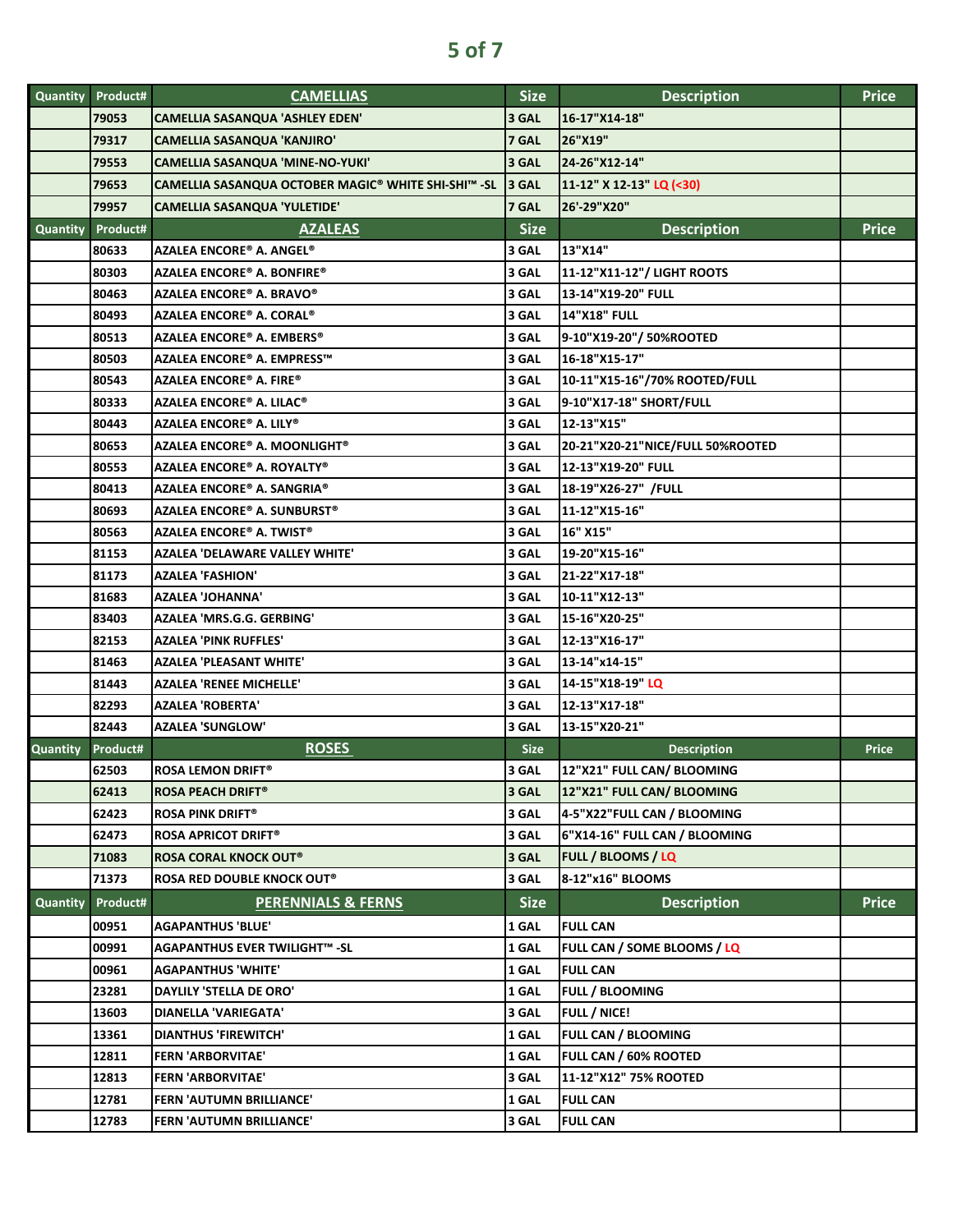| <b>Quantity</b> | Product#          | <b>PERENNIALS &amp; FERNS</b>                 | <b>Size</b>   | <b>Description</b>                       | <b>Price</b> |
|-----------------|-------------------|-----------------------------------------------|---------------|------------------------------------------|--------------|
|                 | 12713             | <b>FERN 'FOXTAIL'</b>                         | 3 GAL         | <b>FULL CAN</b>                          |              |
|                 | 23421             | <b>HOSTA 'BLUE MOUSE EARS'</b>                | 1 GAL         | MED FULL / DWARF - SMALL FOLIAGE         |              |
|                 | 23441             | <b>HOSTA 'COLORED HULK'</b>                   | 1 GAL         | <b>FULL CAN</b>                          |              |
|                 | 23661             | <b>HOSTA 'FRANCEE'</b>                        | 1 GAL         | <b>FULL CAN</b>                          |              |
|                 | 23511             | <b>HOSTA 'HALCYON'</b>                        | 1 GAL         | <b>FULL CAN</b>                          |              |
|                 | 23431             | <b>HOSTA 'NIGHT BEFORE CHRISTMAS'</b>         | 1 GAL         | <b>FULL CAN</b>                          |              |
|                 | 23681             | <b>HOSTA 'PATRIOT'</b>                        | 1 GAL         | FULL CAN / LQ                            |              |
|                 | 23801             | <b>HOSTA 'STAINED GLASS'</b>                  | 1 GAL         | <b>FULL CAN</b>                          |              |
|                 | 23831             | <b>HOSTA 'SUM AND SUBSTANCE'</b>              | 1 GAL         | <b>FULL CAN</b>                          |              |
|                 | 24461             | HEUCHERA 'CARAMEL'                            | 1 GAL         | <b>FULL CAN</b>                          |              |
|                 | 24421             | <b>HEUCHERA 'PALACE PURPLE'</b>               | 1 GAL         | <b>FULL CAN</b>                          |              |
|                 | 23911             | HEUCHERELLA 'ALABAMA SUNRISE'                 | 1 GAL         | <b>FULL CAN</b>                          |              |
|                 | 23921             | HEUCHERELLA 'CRACKED ICE'                     | 1 GAL         | <b>FULL CAN</b>                          |              |
|                 | 59501             | <b>RUDBECKIA 'GOLDSTRUM'</b>                  | 1 GAL         | <b>FULL CAN / SOME BLOOMS</b>            |              |
|                 | 98551             | RUDBECKIA 'INDIAN SUMMER'                     | 1 GAL         | <b>FULL CAN /BLOOMING</b>                |              |
|                 | 57321             | <b>VERONICA 'ROYAL CANDLES'</b>               | 1 GAL         | FULL CAN / SOME BUDS & BLOOMS            |              |
|                 | Quantity Product# | <b>TREES</b>                                  | <b>Size</b>   | <b>Description</b>                       | <b>Price</b> |
|                 | 370215            | <b>CRAPEMYRTLE 'AUTAUGA PURPLE'</b>           | 15 GAL        | 5.5'-6' HT/ MULTI-TRUNK / BUDS & BLOOMS  |              |
|                 | 37183             | <b>CRAPEMYRTLE CENTER STAGE® CORAL -PW</b>    | 3 GAL         | 24"X14" BUDS & BLOOMS                    |              |
|                 | 37123             | CRAPEMYRTLE CENTER STAGE® PINK -PW            | 3 GAL         | 29-32"X15" BUDS & BLOOMS                 |              |
|                 | 37703             | CRAPEMYRTLE COLORAMA™ SCARLET™                | 3 GAL         | <b>30" HT / BUDS</b>                     |              |
|                 | 377015            | CRAPEMYRTLE COLORAMA™ SCARLET™                | <b>15 GAL</b> | 5-6'HT / MULTI-TRUNK                     |              |
|                 | 37373             | <b>CRAPEMYRTLE 'MISS FRANCES'</b>             | 3 GAL         | 30-36" HT / BLOOMS                       |              |
|                 | 373715            | <b>CRAPEMYRTLE 'MISS FRANCES'</b>             | <b>15 GAL</b> | 4-5' HT / .25"-.5" CALIPER / MULTI-TRUNK |              |
|                 | 36903             | <b>CRAPEMYRTLE 'MUSKOGEE'</b>                 | 3 GAL         | 23" HT / BLOOMS                          |              |
|                 | 369015            | <b>CRAPEMYRTLE 'MUSKOGEE'</b>                 | <b>15 GAL</b> | 5-6'HT / MULTI-TRUNK                     |              |
|                 | 37103             | <b>CRAPEMYRTLE 'NATCHEZ'</b>                  | 3 GAL         | 34" HT / BLOOMS                          |              |
|                 | 371015            | <b>CRAPEMYRTLE 'NATCHEZ'</b>                  | <b>15 GAL</b> | 5.5'-6' HT/ MULTI-TRUNK                  |              |
|                 | 37453             | <b>CRAPEMYRTLE 'SIOUX'</b>                    | 3 GAL         | <b>20" HT</b>                            |              |
|                 | 37753             | CRAPEMYRTLE THUNDERSTRUCK™ LAVENDER BLAST™    | 3 GAL         | 23-30" HT                                |              |
|                 | 37763             | CRAPEMYRTLE THUNDERSTRUCK™ RUMBLIN' RED™      | 3 GAL         | 23-30 HT                                 |              |
|                 | 37723             | CRAPEMYRTLE THUNDERSTRUCK™ WHITE LIGHTING™    | 3 GAL         | 30" HT                                   |              |
|                 | 377215            | CRAPEMYRTLE THUNDERSTRUCK™ WHITE LIGHTING™    | 15 GAL        | 5' HT/ .5" CALIPER/MULTI                 |              |
|                 | 37323             | <b>CRAPEMYRTLE 'TUSCARORA'</b>                | 3 GAL         | 30" HT                                   |              |
|                 | 41227             | <b>MAGNOLIA 'BRACKEN'S BROWN BEAUTY'</b>      | 7 GAL         | 4'-4.5' HT                               |              |
|                 | 40657             | <b>MAGNOLIA 'D.D. BLANCHARD'</b>              | 7 GAL         | 4'-4.5' HT                               |              |
|                 | 40477             | <b>MAGNOLIA 'LITTLE GEM'</b>                  | 7 GAL         | 3'-3.5' HT                               |              |
|                 | 404715            | <b>MAGNOLIA 'LITTLE GEM'</b>                  | 15 GAL        | 40-48" / BUDS & BLOOMS                   |              |
|                 | 404730            | <b>MAGNOLIA 'LITTLE GEM'</b>                  | <b>30 GAL</b> | 5.5'-6' / BUD & BLOOMS                   |              |
|                 | 406815            | <b>MAGNOLIA TEDDY BEAR®</b>                   | 15 GAL        | 4'-4.5' BUDS & BLOOMS                    |              |
|                 | 47421             | PINUS 'LOBLOLLY'                              | 1 GAL         | 24"-26" HT                               |              |
|                 | 47423             | PINUS 'LOBLOLLY'                              | 3 GAL         | 33-44"HT                                 |              |
|                 | 47427             | PINUS 'LOBLOLLY'                              | 7 GAL         | 4.5'-5.5' HT                             |              |
| <b>Quantity</b> | Product#          | <b>ORNAMENTAL GRASSES</b>                     | <b>Size</b>   | <b>Description</b>                       | <b>Price</b> |
|                 | 22323             | <b>GRASS 'BIG BLUE STEM'</b>                  | 3 GAL         | <b>FLUSHED - FRESH /FULL CAN</b>         |              |
|                 | 21651             | <b>GRASS 'MEXICAN FEATHER'</b>                | 1 GAL         | <b>FULL CAN</b>                          |              |
|                 | 21903             | <b>GRASS MISC. MAIDEN GRASS 'GRACILLIMUS'</b> | 3 GAL         | 24-26" HT / FLUSHED                      |              |